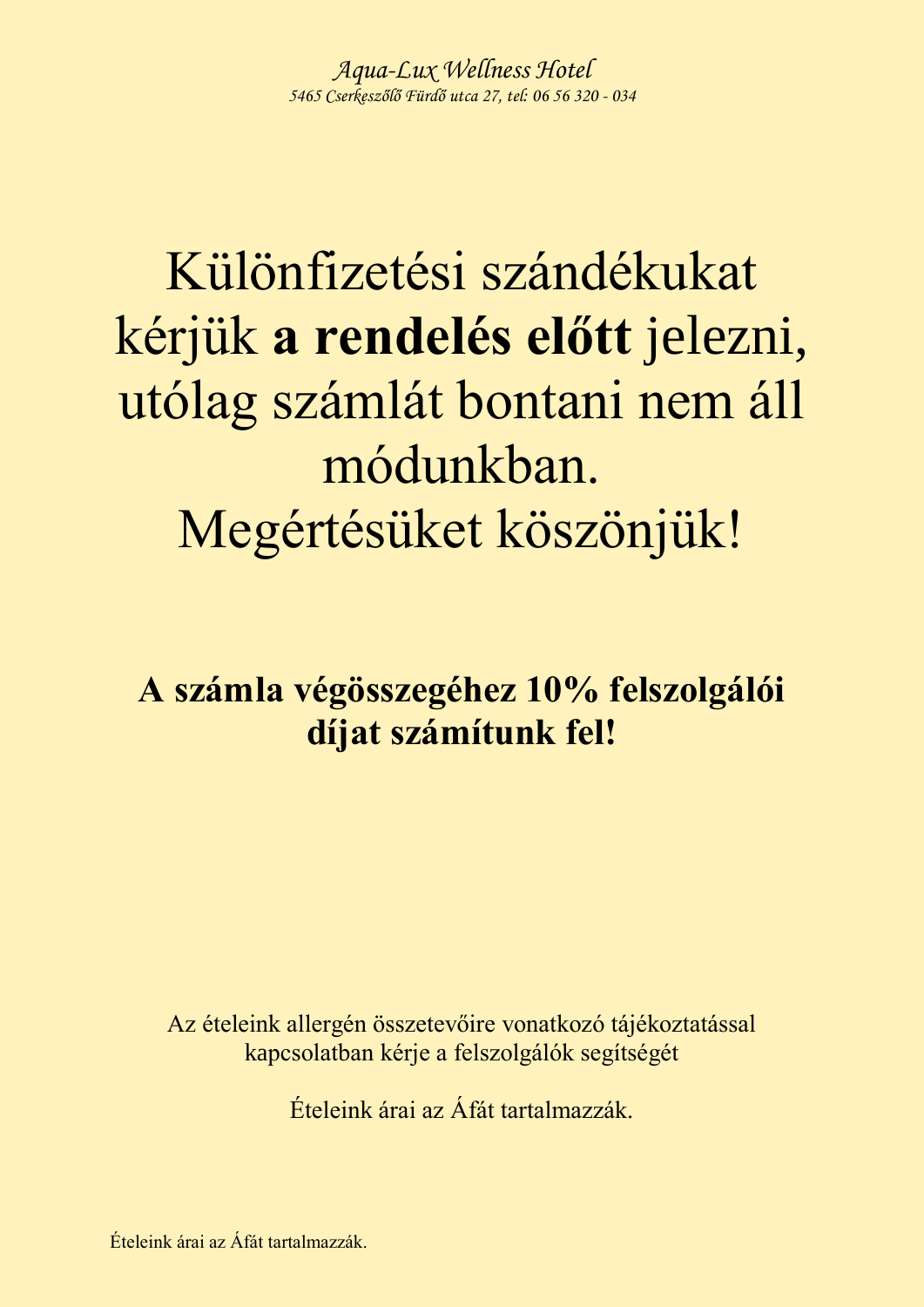*5465 Cserkeszőlő Fürdő utca 27, tel: 06 56 320 - 034*

#### *HIDEG-MELEG ELŐÉTELEK - VORSPEISEN COLD –WARM APPETIZERS*

#### **Tatár beefsteak kerti javakkal (120 gr.) 3.600.-** *Tatarenbeefsteak nach Wunsch des Gastes gefertigt Tatare beefsteak with fresh vegetables*

### **Rántott camembert, áfonyamártással 1.990,-**

*Gebackenes Camembert mit Heidelbeerensosse Fried camambert with bluberry jam*

#### *LEVESEK - SUPPEN - SOUPS*

| Húsleves májgaluskával            | 1200.- |
|-----------------------------------|--------|
| Leberknödel suppe                 |        |
| <b>Broth with liver dumplings</b> |        |

#### **Húsosfazék leves (2 személyes) 2.400.-** *Fleischtopfsuppe (für 2 Personen) Beef broth in pot( for two person )*

#### **Francia hagymakrémleves cipóban 1190.-**

*Zwiebelcremesuppe auf französische Art serviert in Brötchen French onion soup in loaf*

### **Gulyásleves bográcsban 1.690.-** *Gulashsuppe*

*Goulash soup* 

### **Őszibarack krémleves csészében tejszínhabbal 1.200.-** *Pfirsichcremesuppe in einer Tasse mit Schlagsahne*

*Peach cream soup in a cup with whipped cream*

#### **Vegyes gyümölcsleves csészében tejszínhabbal 1.200.-**

*Gemischte Fruchtsuppe in einer Tasse mit Schlagsahne Mixed fruit soup in a cup with whipped cream*

### *HALÉTELEK - FISCHGERICHTE FISH MEALS*

| Harcsapaprikás kapros juhtúrós<br>csuszával(160 gr.)<br>$4.100, -$<br>Welspaprikasch mit Topfenfleckerl und |
|-------------------------------------------------------------------------------------------------------------|
| Dill                                                                                                        |
| Catfish paprika with cottage cheese paste<br>and dill                                                       |
| Harcsafilé roston, zöld spárgával,                                                                          |
| $3.900 -$<br>sajtmártással (160gr.)                                                                         |
| Welsfilet vom Rost mit Saprgel und                                                                          |
| Kasesosse                                                                                                   |
| Catfish filet with green asparagus and                                                                      |
| cheese sauce                                                                                                |
| Harcsafilék rántva tartármártással                                                                          |
| $3.600 -$<br>$(160 \text{ gr.})$                                                                            |
| Gebacken Welsfilets mit Tartarsosse                                                                         |
| <b>Fried catfish with Tartareresauce</b>                                                                    |
| Süllőfilé roston citromos vinaigrettes                                                                      |
| $3.800 -$<br>zöldsalátával                                                                                  |
| Gegrilltes Zanderfilet mit Balsamico-Salad                                                                  |
| Walleye with balsamic vinegar salad                                                                         |
| SZÁRNYASÉTELEK -                                                                                            |

#### *SZÁRNYASÉTELEK - GEFLÜGELGERICHTE – POULTRY*

#### **Roston csirkemell baconchipssel petrezselymes juhtúróval (140 gr.) 3.500.-** *Hühnerbrust vom Rost mit Baconchips und Petresilien Schafsquark Breast of Chicken with Baconchips and cottage cheese*

#### **Édes, chilis roston csirkemell (140 gr.)2.600.-** *Süße, chili Hühnerbrust vom Rost Sweet, chilli breast of chicken*

### **Zöldséggel, fetával töltött csirkemell (140 gr.) 3.490,-** *Hühnerbrust gefüllt mit Gemüse und Feta*

*Stuffed chicken breast with feta cheese and mixed vegetables*

**Rántott csirkemellcsíkok szezámmagos bundában zöldsalátával(140 gr.) 3.500.-** *Hühnerbrust mit salat Chiken breast with salad*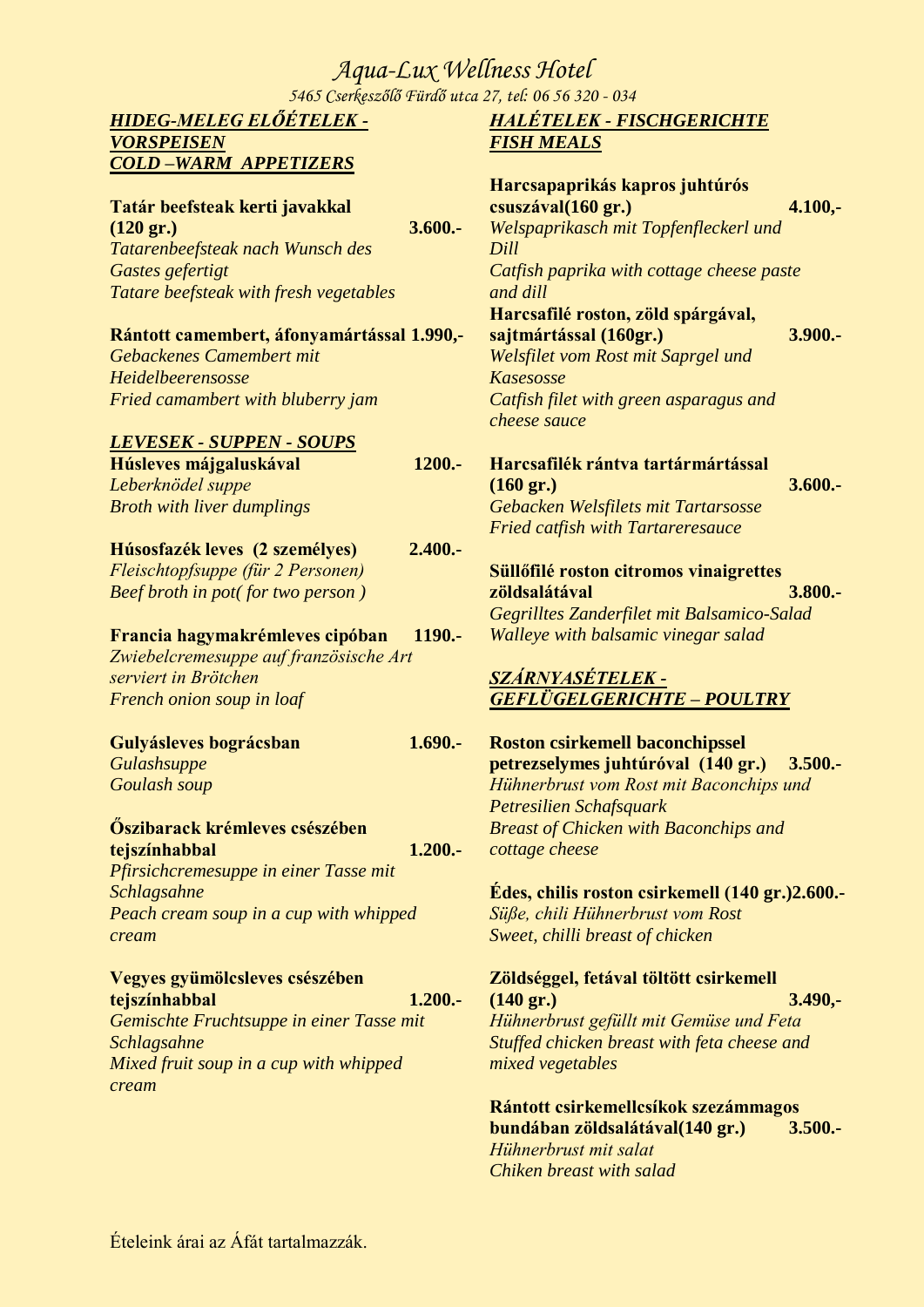*5465 Cserkeszőlő Fürdő utca 27, tel: 06 56 320 - 034*

| Csirkemellsteak kevert salátával        | Erdélyi gombás, hagymás tarja (140 gr.) |           |
|-----------------------------------------|-----------------------------------------|-----------|
| $3.950 -$<br>$(250 \text{ gr.})$        |                                         | $2.700 -$ |
| Hahnchenbruststeak mit gemischter Salat | Spare ribs mit Zwiebel und Pilz         |           |
| Chicken breast steak with mixed salad   | Spare ribs with mushrooms and onion     |           |
| Paradicsomos mozzarellás csirkemell-    | Szántódi ropogós (140 gr.)              | $2.600 -$ |
| steak fokhagymás tejszínes pennével     | Szantoder Kroketten                     |           |
| $4.200 -$<br>$(250 \text{ gr.})$        | <b>Croquettes of Szantod</b>            |           |
| Hühnerbrust-steak vom Roast mit         |                                         |           |
| Tomaten, Mozzarellen, Knoblauch und mit | Töltött borda konyhafőnök módra         |           |
| sahniger Penne Teig                     | (140gr)                                 | $2.600 -$ |
| Chiken breast-steak from rost with      | Geffülter kotelette nach Art des        |           |

*Geffülter kotelette nach Art des Küchenchefs Stuffed pork chops with hot paprika and sausages (140 gr.)*

| Cigánypecsenye (140 gr.)        | 2.600, |
|---------------------------------|--------|
| Zigewner braten (140 gr.)       |        |
| Gipsy roast $(140 \text{ gr.})$ |        |

**Szűzpecsenye lecsós burgonyaágyon(140gr) 3.200,-** *Jungfraumedalion mit Ratatoullie und Kartoffeln Tenderloin with Ratatoullie and potatoe*

**Ropogós csülök(sous vide) párolt lilakáposztával pirított burgonyával (750 gr) 4.590, -** 

*Gebraten Eisbein mit Gedünstetes Kraut und Geröstete Kartoffeln Roasted crispy pork knuckle with braised purple cabbage and mashed potatoes*

### *MARHAHÚS ÉTELEK - RINDFLEISCH – BEEF*

**Bélszínszelet roston zöldborsmártással (180 gr.) 6.200.-** *Lendenbraten vom Rost mit Pfeffersosse Tenderloin of beef grilled with pepper sauce*

**Bélszínszelet Lyoni hagymával barnamártással (180 gr.) 6.300.-** *Lendenbraten vom Rost mit Lyoni Zwiebel und Braunesoße Tenderloin steak with Lyoni onion and brown sauce*

**Omlós kacsacomb (sous vide)fűszeres szilvaraguval , pirított burgonyával (350 gr)** 

*Chicken breast in bacon with mozzarella*

**Baconba tekert csirkemell mozzarellával töltve (140 gr.) 3.500,-**

*tomato,mozzarella,garlic and with* 

*Hühnerbrustrolle in Bacon mit* 

*creamed Penn* 

*Mozzarellen*

 **4.200,-** 

*Gebratene Entenkeule(sous vide)mit Pflaumensauce und Geröstete Kartoffeln Roast duck leg with spicy plum sauce and mashed potatoes*

### **Grillezett libamáj mézben sült körtével**

**(180 gr.) 6.900.-** *Gegrillte Gänseleber mit Birnen gebraten in Honig Goose liver with honeyed pear* 

#### **Libamájszeletek pirított gombával (180 gr.) 6.900.-**

*Gänseleber mit gerösteten Pilz Goose liver with mushrooms* 

### **SERTÉSHÚS ÉTELEK SCHWEINEFLEISCH – PORK**

#### **Brassói aprópecsenye, ahogy a Főnök szereti (160 gr.) 3.200.-**

*Brassoer Schweinsmedaillons (nach dem Chef's Geschmack) (160 gr.) Pork medallions from Brasov style with fried potato (160 gr.)*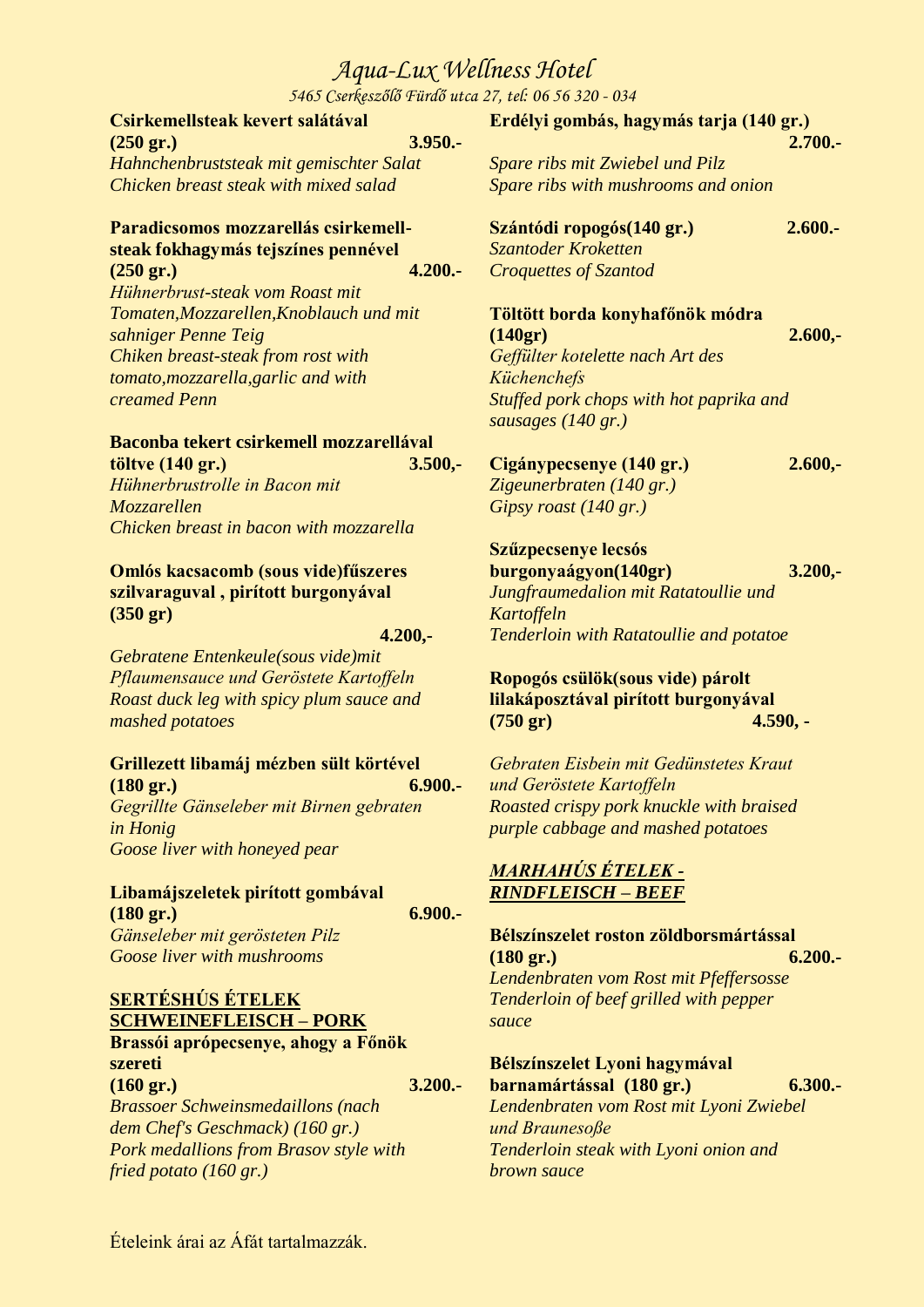*5465 Cserkeszőlő Fürdő utca 27, tel: 06 56 320 - 034*

### *SZÜRKEMARHÁBÓL KÉSZÜLT ÉTELEK - GRAURINDFLEISCH – GREYBEEF*

**Vörösboros marhapörkölt (160 gr.) 2.400.-** *Graurindfleischgulasch mit Rotwein zubereitet Beef stew goulash in red wine*

#### **Párolt marhacomb konyakos szilvamártással (160 gr.) 3.450.-**

*Gedünstete Graurind mit Cognac-Pflaumensosse Steamed Beef in plum sauce with cognac*

### **VADÉTELEK WILDGERICHTE – GAME**

#### **Szarvasfilék vadasan, burgonyakrokettel (160 gr.) 3.600,-** *Hirschmedaillons mit Wildsoße mit Kartoffelkroketten*

*Venison fillet with wild sauce and potato croquette*

### **Szarvasfilék vadkörtemártással, burgonyalángossal (160 gr.) 3.600,-**

*Hirschmedaillons mit Wildbirne Soße, mit Kartoffelnfladen Venison fillet with wild pear sauce, and potato scone*

#### **Gombás vaddisznóragu burgonyakrokettel (160 gr.) 2.800.-**

*Wildschweinragout mit Champignons und mit Kartoffelkroketten Wild boar stew with mushrooms and potato croquettes*

### *WELLNESS AJÁNLAT - WELLNESS SPEISEN WELLNESS MEALS*

| Cézár saláta csirkemell csíkokkal |           |
|-----------------------------------|-----------|
| $(80 \text{ gr.})$                | $1.800 -$ |
| "Cesar" Salat                     |           |
| "Caesar" salad                    |           |

### **Grillezett mozzarella, friss salátával (140gr) 2.900,-** *Gegrillte Mozzarella mit frisch Salat*

*Grilled mozzarella whit fresh salat* **Rántott sajt (140gr) 2.200.-**

*Gebackene Käse Fried Cheese*

### *SÜLTESTÁLAK - BRATENPLATTEN ASSORTED ROASTS*

**Cserkei fatányéros (1 személyes) Mustáros sertéstarja (70gr.), cigánypecsenye (70gr.), pácolt csirkemell filé (70gr), fűszeres steakburgonya,rizibizi 4.400.-** *Holzplatte von Cserke (für 1 Person) Schweinkamm mit Senf, "Betyár"schnitzel, gebackene Hünherbrust ,Würzige* 

*Steakkartoffeln und Reis mit Erbsen Marinated pork in mustard, gipsy roast. chicken breast, Spicy steak potato and Rice with peas*

#### **Csárdás tál (3-4 személyes) rostlapon sütött sertéstarja, rántott sajt, párizsi csirkemell, töltött borda parasztosan , cigánypecsenye, gombafejek rántva, bőségköret. 14.800,-**

*"Tschardas"-Platte Schweinsschnitten, Gebackene Käse, Hühnerbrust auf Pariser Art, Geffülter kotelette mit kase,bacon paprika, Zigeunerbraten, gebackene Pilzköpfe, Garnierung auf finanzmannsart. Czardas plate (for 3-4 persons)Grilled pork, Fried Cheese turkey breast in Paris coat, pork chops stuffed with cheese, bacon and hot paprika , gipsy roast, breaded mushrooms and garnish generously*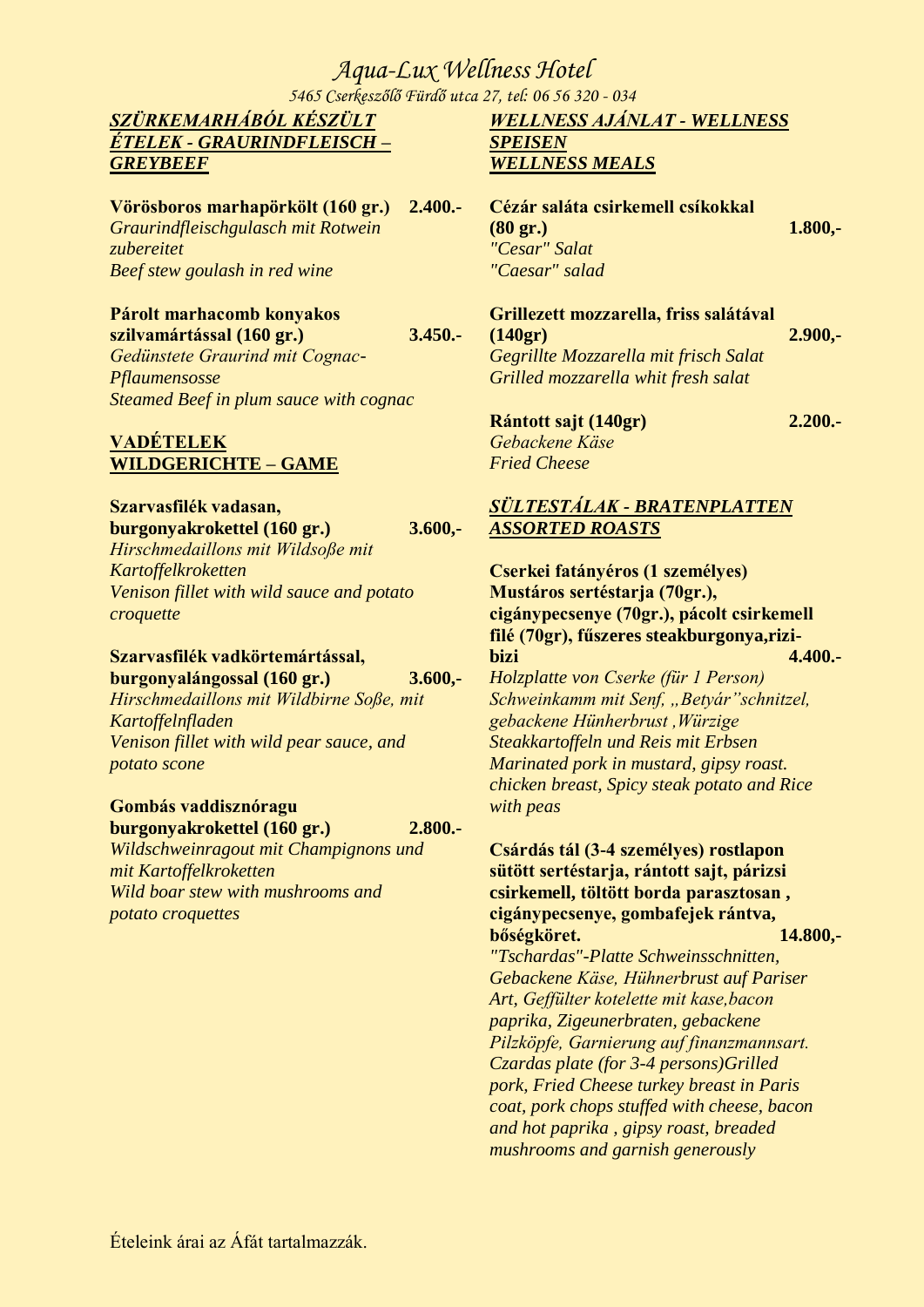*5465 Cserkeszőlő Fürdő utca 27, tel: 06 56 320 - 034*

**Cserkei bőségtál (6-8 személyes) 23.900.- Pácolt csirkemellfilé, aszaltszilvával, camamberttel töltött sertéskaraj, pácolt tarja, cserkei tüzesfalatok, rántott harcsafilé , rántott gombafejek, bőségköret.**

*Reichenplatte von Cserke (für 6-8 Personen), Geffülter schweine kotelette mit Cambert und getrocknet Pflaumen , Hühnerbrust gebacken, Scharfe Jungfraumedallions auf Cserke Art, Gebackene Welsfile, gebackene Pilzköpfe, reiche Garnierung., Cserke plate ( for 6-8 persons),chicken breast, Stuffed pork chop with camembert and dried plum, pork medallion in spicypotato coat, Fried catfish, fried mushrooms, garnish generously* 

| Aqua tál (2 személyes)                     | $6.900 -$ |
|--------------------------------------------|-----------|
| Konyhafőnök kedvence, Aqua                 |           |
| szelet, Betyárszelet, steakburgonya, rizi- |           |
| <b>bizi</b>                                |           |

*Aqua Platte (für 2 person) Geffülter kotelette nach Art des Küchenchefs, Shweineschnitzel Aqua Art, Räuberbissen, Röstkartoffel, Risi-bisi, Pfeffersosse Aqua plate (for 2 persons) Pork chops stuffed with sausages and hot paprika, grilled pork chops stuffed with hotpaprika and ham, grilled pork medallion, steak potato and rice with peas*

### *TÉSZTÁK, DESSZERTEK MEHLSPEISEN, DESSERTS PASTRY, DESSERTS*

| Túrós csusza tepertővel              |  |
|--------------------------------------|--|
| Topfenfleckerl mit Grammeln          |  |
| Cottage cheese pasta with cracklings |  |

#### **Csokoládé szuflé erdeigyümölcs raguval**

**1.250.-** *Schokoladensoufflé mit Waldbeerensauce Chocolate souffle with forest fruit sauce*

**Somlói galuska 1200.-** *Somlauer Nockerln Somlo sponge cake*

**Totyogós palacsinta(2db) 990.-** *Palatschinken gefüllt mit Quark und Pfirsich Pancake stuffed with cottage cheese and Peach*

#### **Ízes,kakaós,mogyorókrémes palacsinta(2db) 800.-***Palatschinken gefüllt mit Marmalade Pancake stuffed with jam*

| Lux palacsinta(2db)               | 990. - |
|-----------------------------------|--------|
| Palatschinken gefüllt Vanilia mit |        |
| <b>Schokolatsose</b>              |        |
| Pancake stuffed with vanillia and |        |
| chocolate dressing                |        |
|                                   |        |

| Gesztenyepüré tejszínhabbal       | 990.- |
|-----------------------------------|-------|
| Kastanienpuree mit Schlagsahne    |       |
| Chestnut puree with whipped cream |       |

| KÖRETEK - BEILAGEN – GARNISHES      |  |
|-------------------------------------|--|
| 750.-<br>Hasábburgonya              |  |
| <b>Pommes frites</b>                |  |
| <b>French fries</b>                 |  |
| $750. -$<br><b>Burgonyakrokett</b>  |  |
| Kartoffelkroketten                  |  |
| Potato croquette                    |  |
| 700.-<br><b>Burgonyapüré</b>        |  |
| Kartoffelpüree                      |  |
| <b>Mashed potatoes</b>              |  |
| $650 -$<br>Petrezselymes burgonya   |  |
| Petersilienkartoffeln               |  |
| <b>Boiled potatoes with parsley</b> |  |
| 750.-<br>Fűszeres steakburgonya     |  |
| Würzige Steakkartoffeln             |  |
| Spicy steak potatoes                |  |
| <b>Édesburgonya</b><br>1100.-       |  |
| Sübkartoffel                        |  |
| Sweet potato                        |  |
| Párolt rizs<br>$550 -$              |  |
| Gedünsteter Reis                    |  |

*Steam-cooked rice*

**1.800.-**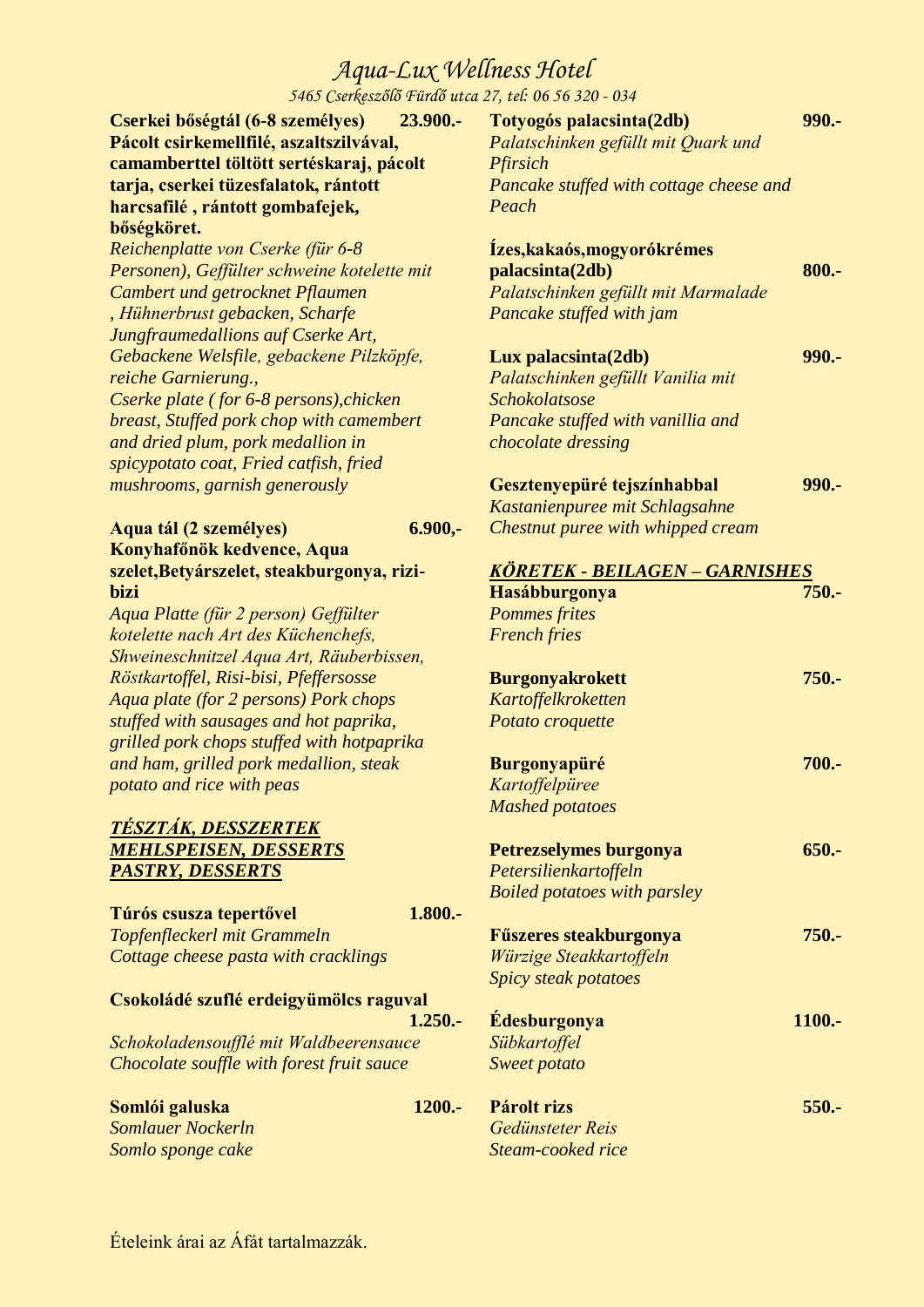*5465 Cserkeszőlő Fürdő utca 27, tel: 06 56 320 - 034*

| Vajon párolt zöldségek             | 1100.-    |                            |               |
|------------------------------------|-----------|----------------------------|---------------|
| Gemüse in Butter geschmort         |           |                            |               |
| Vegetable steamed in butter        |           | Fokhagymás tejfölös mártás | $550,-$       |
|                                    |           | Sauere shane mit Knochblau |               |
| <b>Galuska</b><br><b>Nockerl</b>   | $500 -$   | Sour cream with garlic     |               |
| <b>Dumplings</b>                   |           | Édes, chilis mártás        | $600,-$       |
|                                    |           | Süße und chili soße        |               |
| <u> SALÁTÁK - SALATE – SALADS</u>  |           | Sweet and chili sauce      |               |
|                                    |           |                            |               |
| Görög saláta                       | $1.600 -$ | <b>Bors mártás</b>         | $600,-$       |
| Griechischer Salat                 |           | Pfeffersauce               |               |
| Greek salad                        |           | Pepper sauce               |               |
|                                    |           |                            |               |
| <b>Friss saláta</b>                | $1.300 -$ | Sajtmártás                 | $650,-$       |
| <b>Frische Salat</b>               |           | <b>Käseauce</b>            |               |
| Fresh salad                        |           | Cheese sauce               |               |
|                                    |           |                            |               |
| Kovászos uborka                    | 700.-     | <b>Barnamártás</b>         | $600,-$       |
| Gewürzgurken                       |           | <b>Braune Sauce</b>        |               |
| Pickled cucumber                   |           | <b>Brown</b> sauce         |               |
| Uborka saláta                      | $750. -$  | <b>Ezersziget öntet</b>    | $600,-$       |
| Gurkensalat                        |           | Salatdressing              |               |
| Sliced cucumber, seasons           |           | <b>Salad dressing</b>      |               |
|                                    |           |                            |               |
| Paradicsom saláta                  | $750. -$  |                            |               |
| Tomatensalat                       |           |                            |               |
| Tomato sliced, seasons             |           |                            |               |
|                                    |           |                            |               |
| Káposzta saláta                    | $600, -$  |                            |               |
| Krautersalat                       |           |                            |               |
| Cabbage salad                      |           |                            |               |
| <b>Csemege uborka</b>              | $600 -$   |                            |               |
| <b>Kleine Essiggurken</b>          |           |                            |               |
| <b>Pickled cucumbers</b>           |           |                            |               |
|                                    |           |                            |               |
| Házi vegyes savanyúság             | $600 -$   |                            |               |
| Hausgemachter gemischter Salat     |           | Jó étvágyat kíván,         |               |
| Home-made mixed salad              |           |                            |               |
|                                    |           |                            | Hegedűs Csaba |
| <u> MÁRTÁSOK - SOSSEN – SAUCES</u> |           |                            |               |
| <b>Tartármártás</b>                | $600 -$   |                            | konyhafőnök   |
| Tartarensoße                       |           |                            |               |
| Tartar sauce                       |           |                            |               |
|                                    |           |                            |               |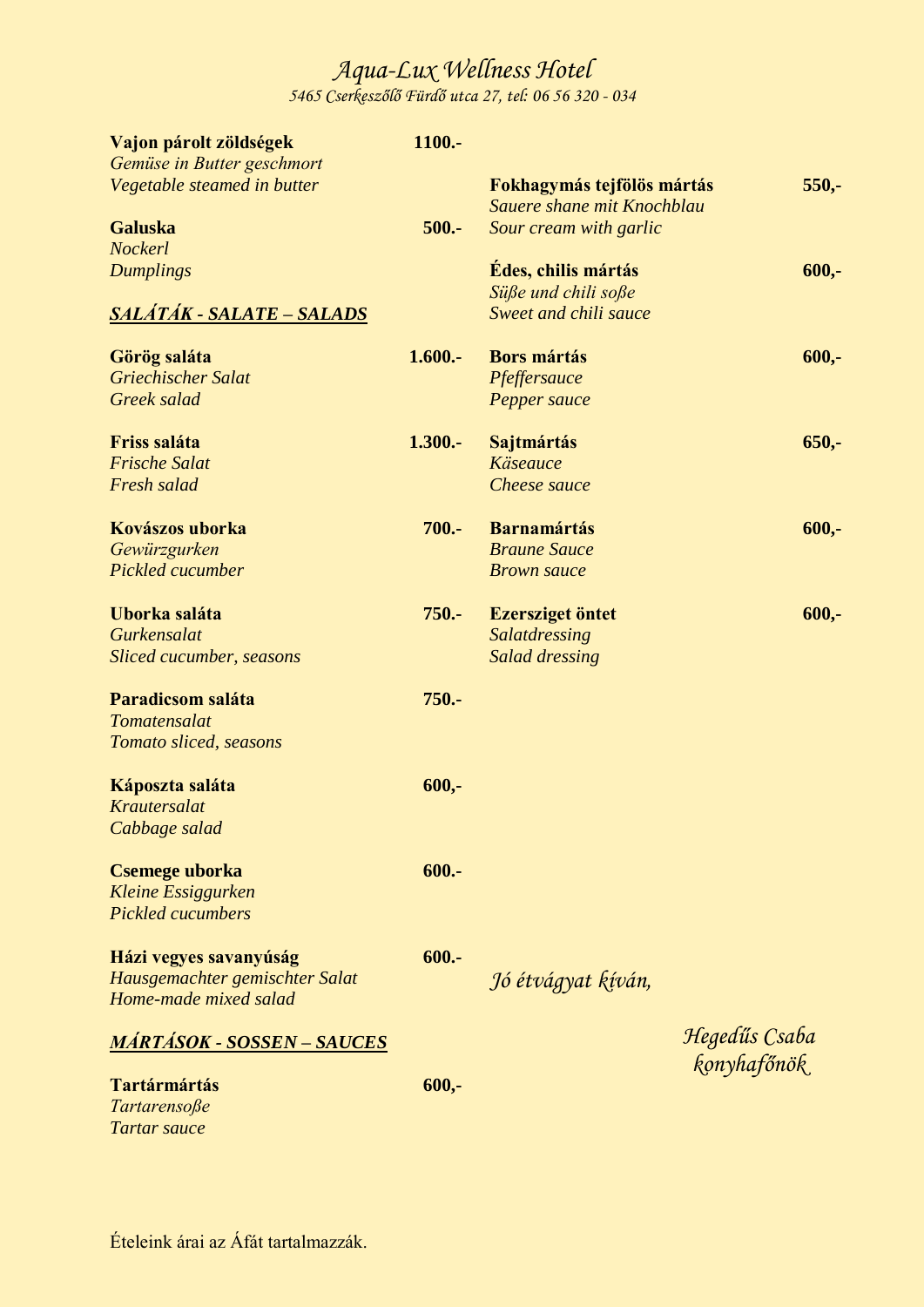## *Itallap*

### *ÜDÍTŐ ITALOK*

| Szűrt, rostos üdítők (25%)             | $170, -/ \, dl$          |
|----------------------------------------|--------------------------|
| 50-100%-os gyümölcsitalok              | $180, -/ \, dl$          |
| Lipton ice tea, citromos, őszibarackos | $170, -/ \, dl$          |
| Toma üdítők 0,251                      | $500$ ,-/ $\ddot{u}$ veg |
| Pepsi, pepsi light 0,25l               | 450.-/üveg               |
| Schweppes üdítők 0,251                 | $450. -$ /üveg           |
| Canada Dry, 7Up 0,25l                  | 450.-/üveg               |
| Szódavíz                               | $25, -/dl$               |
|                                        |                          |

### *LIMONÁDÉK*

| $750, -/5dl$ |
|--------------|
| $900, -/5dl$ |
| $900, -/5dl$ |
| $900, -/5dl$ |
|              |

## *ÁSVÁNYVIZEK üveg*

| Szentkirályi 0,33 l szénsavas, mentes  | $420, -$ |
|----------------------------------------|----------|
| Szentkirályi (szénsavas, mentes) 0,75l | $700, -$ |

### *CSAPOLT SÖRÖK*

| $5 \, dl$ | $850 -$   |
|-----------|-----------|
| $3 \, dl$ | $510. -$  |
| $5 \, dl$ | $700 -$   |
| $3 \, dl$ | $440 -$   |
| $4 \, dl$ | $1.200 -$ |
| $2.5$ dl  | $750 -$   |
|           |           |

### *PALACKOZOTT SÖRÖK üveg*

| 0,331 Gösser alkoholmentes citromos | $650 -$ |
|-------------------------------------|---------|
| 0,51 Edelweis (szűretlen)           | $850 -$ |
| 0,331 Heineken                      | $620 -$ |
| 0.51 Gösser                         | $700 -$ |
| 0,51 Soproni démon                  | $700 -$ |
| 0,331 Heineken alkoholmentes        | $650 -$ |

### *BÉKÉSSZENTANDRÁSI KÉZMŰVES SÖRÖK*

|                                | <i>üveg</i> |
|--------------------------------|-------------|
| 0,51 Békésszentandrási Meggyes | $1.100 -$   |
| 0,51 Békésszentandrási Szilvás | $1.100 -$   |
| 0.51 Békésszentandrási Fekete  | $1.150 -$   |

| 0,51 Békésszentandrási Ogre                 | $1.050 -$ |
|---------------------------------------------|-----------|
| 0,331 Békésszentandrási Málnás búza         | $1.200 -$ |
| 0,331 Békésszentandrási Bandi bá            | $1.200 -$ |
| 0,331 BékésszentandrásiMagyar vándor1.200,- |           |

### *FEHÉR BOROK 1 üv 1 dl*

| 0,751 Bárdos és Fia Mátrai Irsai Olivér       |                        |  |
|-----------------------------------------------|------------------------|--|
|                                               | $4.400 - 587$          |  |
| 0,751 György Villa-Etyeki Sauvignon Blanc     |                        |  |
|                                               | $4.400 - 560$          |  |
| 0,751 Figula Olaszrizling                     | $4.800 - 640$          |  |
| 0,751 Vylyan Chardonnay Herka                 |                        |  |
|                                               | $4.800 - 640$          |  |
| <b>ROSÉ BOROK</b>                             | $1 \dot{u}v$ $1 \, dl$ |  |
| 0,751 Juhász Egerszalóki Rosé 4.000,- 533,-   |                        |  |
| 0,751 Soltész Rosé                            | $4.400 - 560$          |  |
| 0,751 Gere Attila Villányi Rosé 4.500,- 600,- |                        |  |
| <b>VÖRÖS BOROK</b>                            | $1 \dot{u}v$ $1 \, dl$ |  |
| 0,751 Szekszárdi Bodrikutya                   | $4.700 - 627$          |  |
| 0,751 Tűzkő Cabernet Franc 5.200.- 693,-      |                        |  |
| 0,75l György Villa-Merlot                     | $5.900 - 787$          |  |
| 0,751 Vylyan Portugieser                      | $6.400 - 853,$         |  |
| 0,751 Vylyan Cabernet Sauvignon               | $6.800 - 907$          |  |
|                                               |                        |  |

### *B.B.Válogatás:*

| 0,751 Muskotály Cuvée      | $3.000 - 400 -$ |  |
|----------------------------|-----------------|--|
| 0,751 Juhfark (száraz)     | $3.000 - 400 -$ |  |
| 0,751 Kékfrankos (félédes) | $3.000 - 400 -$ |  |
| 0,751 Merlot édes          | $3.000 - 400 -$ |  |
| 0,751 Merlot Rosé          | $3.000 - 400 -$ |  |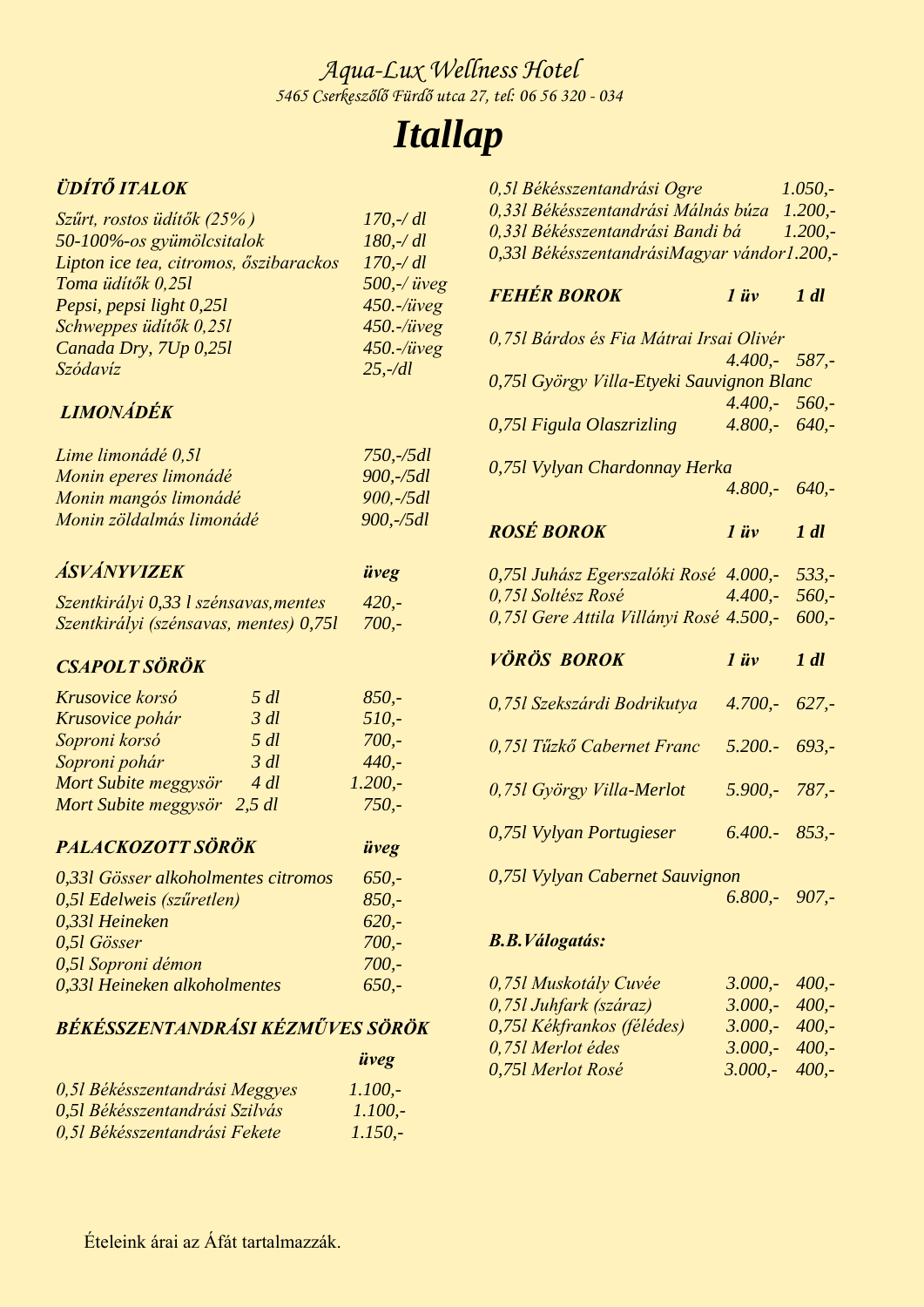## *Itallap*

### *HÁZ AJÁNLATA,KOKTÉLOK*

| Aperol Spritz                          |                  | $1.550,-$        |              |
|----------------------------------------|------------------|------------------|--------------|
| Cuba Libre                             |                  | $1.450, -$       |              |
| <b>Gin Tonic</b>                       |                  | $1.450,-$        | Vilmo        |
|                                        |                  |                  | Finla        |
| PEZSGŐK                                |                  | $1 \overline{u}$ | Roya         |
|                                        |                  |                  | Jäger        |
| Törley Pezsgők (édes, félszáraz) 0,75l |                  | $4.000,-$        | Zwac         |
| Hungária Grand Cuvée Brut 0,75l        |                  | $5.000,-$        | Zwac         |
| Hungária Irsai Olivér 0,75l            |                  | $5.000,-$        | Zwac         |
|                                        |                  |                  | <b>Baile</b> |
| <b>WHISKYK</b>                         |                  |                  | Gord         |
|                                        | $2 \, \text{cl}$ | $4$ cl           | Sierre       |
| Johnnie Walker Whisky                  | $450,-$          | $900 -$          | Baca         |
| <b>Ballantines Whisky</b>              | $450 -$          | $900 -$          |              |
| Chivas Regal Whisky                    | $600 -$          | $1.200 -$        |              |
| <b>Jim Beam Whiskey</b>                | $450,-$          | $900 -$          |              |
| Jack Daniel's Whiskey                  | $450 -$          | $900 -$          |              |
| Jameson Ír Whiskey                     | $500 -$          | $1000, -$        | <b>KÁV</b>   |
| <b>COGNACOK</b>                        |                  |                  | Espre        |

|                   | $2 \,$ cl | $4$ cl    |
|-------------------|-----------|-----------|
| Metaxa *****      | $550 -$   | 1.100.    |
| <b>Henessy VS</b> | $850 -$   | 1.700.    |
| <b>Martell VS</b> | $850 -$   | 1.700.    |
| Martell VSOP      | $1000. -$ | $2.000 -$ |
| <b>Martell XO</b> | $2.000 -$ | $4.000 -$ |
|                   |           |           |

*Campari 1.200,-*

### *VERMOUTHOK 1 dl*

| Campari             | $1.200, -$ |
|---------------------|------------|
| Martini Dry, Bianco | $800 -$    |

### *SZICSEK PÁLINKÁK*

|                           | $2 \, cl$ | $4$ cl    |
|---------------------------|-----------|-----------|
| Óbarack pálinka           | $600 -$   | $1.200 -$ |
| Ókörte pálinka            | $600 -$   | $1.200 -$ |
| <b>Oszilva</b> pálinka    | $600 -$   | $1.200 -$ |
| Piros vilmoskörte pálinka | $650. -$  | 1.300.    |
| Cigánymeggy pálinka       | $650 -$   | 1.300.    |
| Bíbor kajszi pálinka      | $650 -$   | 1.300.    |
| Magony mézes pálinka      | $650 -$   | $1.300 -$ |
| Birs pálinka              | $600 -$   | $1.200 -$ |
| Irsai Olivér              | 650.      | $1.300 -$ |
| Málna pálinka             | $950 -$   | $1.900 -$ |
|                           |           |           |

|                              | $2$ cl  | $4$ cl    |
|------------------------------|---------|-----------|
| Vilmos körte ízű szeszesital | $450 -$ | $900 -$   |
| Finlandia vodka              | $500 -$ | $1.000,-$ |
| Royal vodka                  | $400 -$ | $800 -$   |
| Jägermaister                 | $450 -$ | $900 -$   |
| Zwack Unicum                 | $450 -$ | $900 -$   |
| Zwack Unicum Szilva          | $450 -$ | $900 -$   |
| Zwack Unicum Barista         | $450 -$ | $900 -$   |
| <b>Bailey's Irish Cream</b>  | $500 -$ | $1.000,-$ |
| Gordon's Gilbey Gin          | $500 -$ | $1.000,-$ |
| Sierra Tequila Silver        | $500 -$ | $1.000,-$ |
| <b>Bacardi</b> rum           | $500 -$ | 1.000.    |

*PÁLINKÁK, VODKÁK, RUMOK, LIKŐRÖK*

### *KÁVÉK, CAPUCCINO*

| Espresso kávé                  | $400 -$  |
|--------------------------------|----------|
| Espresso kávé tejszínnel       | $440. -$ |
| Espresso kávé tejszínhabbal    | $480 -$  |
| Espresso capuccino             | $480 -$  |
| Espresso macchiato             | $440. -$ |
| Latte macchiato                | $480 -$  |
| Koffeinmentes kávé             | $470 -$  |
| Koffeinmentes kávé, tejszínnel | $510. -$ |
| Koffeinmentes capuccino        | $550 -$  |
| Tea citrommal                  | 450.     |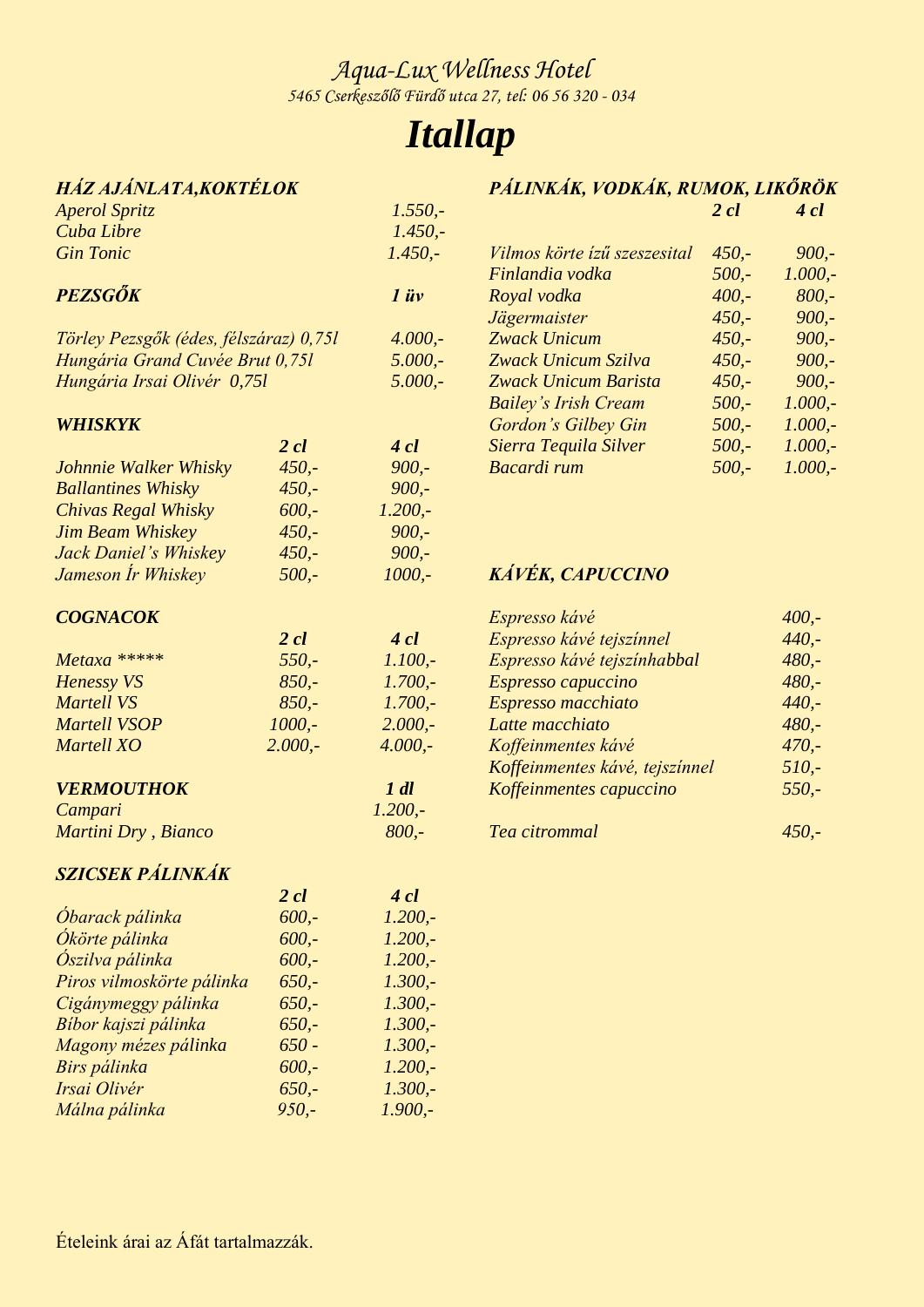## Bor ajánlataink

### Budányi Pincészet-Szerencs

| <b>TOKAJI BOROK</b>           | üv         | dl        |
|-------------------------------|------------|-----------|
| 0,51 Tokaji Szamorodni száraz | $3.000 -$  | $600 -$   |
| 0,51 Tokaji Szamorodni édes   | $3.500 -$  | $700 -$   |
| 0,51 Tokaji Aszú 3 puttonyos  | $4.500 -$  | $900 -$   |
| 0,51 Tokaji Aszú 4 puttonyos  | $5.500 -$  | $1.100,-$ |
| 0,51 Tokaji Aszú 5 puttonyos  | $6.500 -$  | $1.300 -$ |
| 0,51 Tokaji Aszú 6 puttonyos  | $12.000 -$ | $2.400 -$ |

"Az életünk palackba zárva"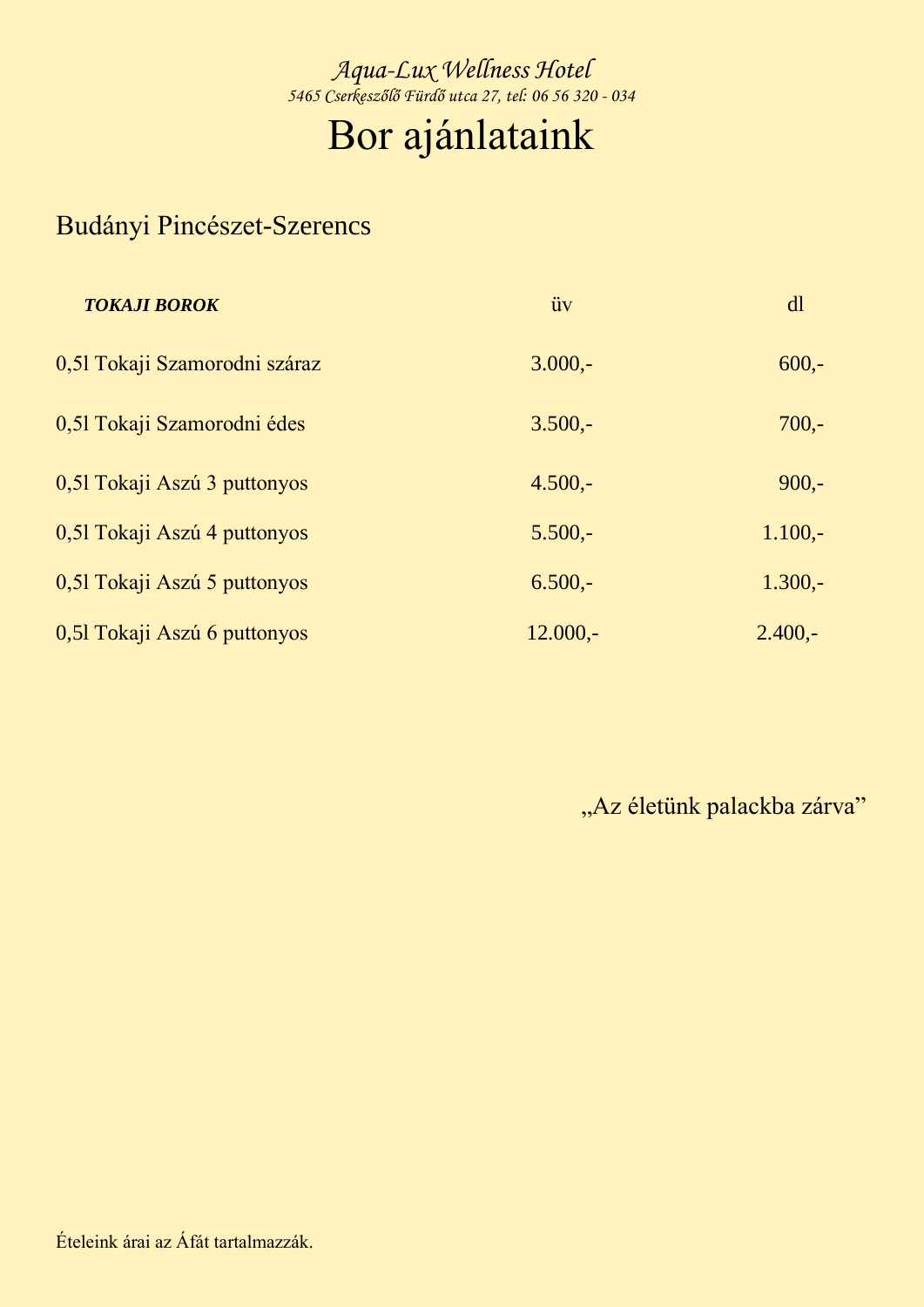### *Aqua-Lux Wellness Hotel 5465 Cserkeszőlő Fürdő utca 27, tel: 06 56 320 - 034* Prémium pálinka válogatások, a Szicsek pálinkafőzdéből

| A ház pálinkája                  | 2cl     | 4cl       |
|----------------------------------|---------|-----------|
| <b>Szicsek Birs pálinka</b>      | $600 -$ | $1.200,-$ |
|                                  |         |           |
|                                  |         |           |
| Irsai Olivér pálinka             | $650 -$ | $1.300 -$ |
| Piros vilmoskörte pálinka        | $650 -$ | $1.300 -$ |
| Cigánymeggy pálinka              | $650 -$ | $1.300,-$ |
| Bíbor kajszi pálinka             | $650 -$ | $1.300 -$ |
| Málna pálinka                    | $950 -$ | $1.900 -$ |
| Magony mézes ágyas barackpálinka | $650 -$ | $1.300 -$ |

*Tanulni mindig érdemes, mert egy idő után a tanulásba fektetett munka meghozza a gyümölcsét, s mint tudjuk, a gyümölcsből PÁLINKÁT lehet főzni!"*